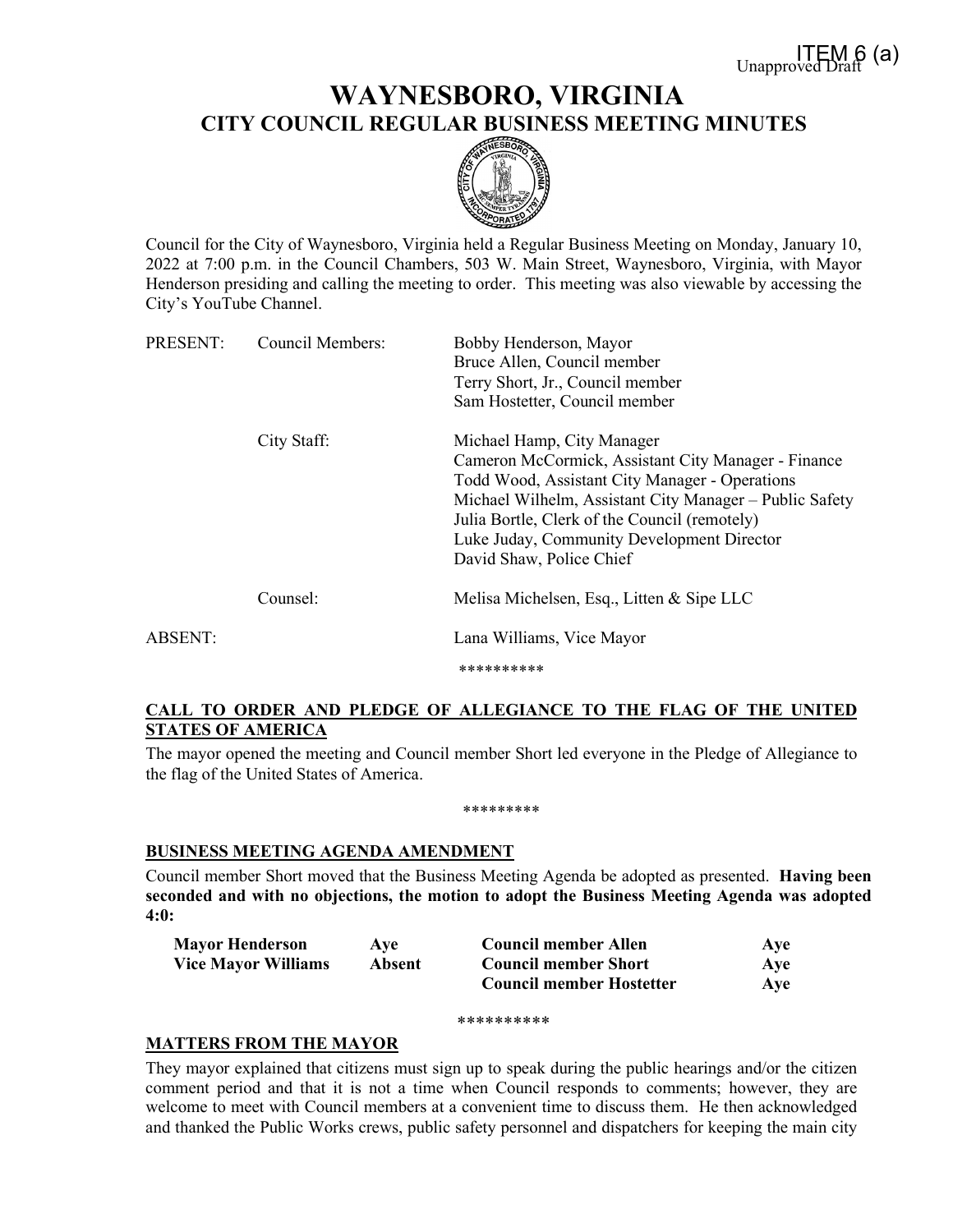Regular Business Meeting Monday, January 10, 2022 Unapproved Draft

streets clear and getting out to help folks during the recent snow event. He then announced the following Police Department staff promotions:

Cpt. David Shaw, promoted to Police Chief Sgt. Alyssa Zullig, promoted to Captain of Support Services Division Cpl. Jessie Feazell, promoted to Sergeant in Patrol Division Cpl. Micah Holmes, promoted to Sergeant in Patrol Division Officer Brandon Mawyer, promoted to Corporal in Patrol Division Officer Rebecca Shouey, promoted to Corporal in Patrol Division Auxiliary Police Sgt. Benjamin Kontaxes, promoted to Lieutenant Colonel, Assistant Commander of Police Auxiliary

#### \*\*\*\*\*\*\*\*\*\*

# **MATTERS FROM COUNCIL MEMBERS**

Council member Short expressed his appreciation to the Public Works crews for the jobs they did repairing the recent water main break on the west end of the city. He also provided an update on the recent announcement and development for the Virginia Museum of Natural History.

Council member Hostetter also acknowledged the Public Works crews for restoring water at the west end and also thanked the Fishin' Pig Restaurant for providing warm food to the crews during that time. He provided his COVID update, announcing there is an increase in positive cases during the holidays. Hospital admissions are increasing but local numbers are not increasing as quickly as state numbers. He continued to encourage vaccines and to speak with family practitioners.

#### \*\*\*\*\*\*\*\*\*\*

# **CONSENT AGENDA**

Council member Allen moved to adopt the December 13, 2021 Business Meeting Minutes as presented. **Having been seconded and with no objections, the minutes were adopted 4:0:**

| <b>Mayor Henderson</b>     | Ave    | Council member Allen            | Ave |
|----------------------------|--------|---------------------------------|-----|
| <b>Vice Mayor Williams</b> | Absent | <b>Council member Short</b>     | Aye |
|                            |        | <b>Council member Hostetter</b> | Ave |
|                            |        | **********                      |     |

### **PUBLIC HEARING – CONDITIONAL USE PERMIT – S. MAGNOLIA AVE TOWNHOUSES**

The Community Development Director provided background on an application by Mr. Zakary Draego for a conditional use permit to allow townhouses in the R-O (Residential Office) District at unimproved properties at 401, 403, 405, and 407 S. Magnolia Avenue, at the corner of  $12<sup>th</sup>$  Street, Waynesboro VA. (*attachment 47-21*). Staff recommends approval of the application with the condition that townhouses will be built according to the area and dimensional standards of the RG-5 (General Residential) District.

The public hearing was opened at 7:15 p.m. The applicant was present to answer any questions. With no other comments, the public hearing was closed at 7:18 p.m. Council member Short moved to introduce an ordinance **GRANTING A CONDITIONAL USE PERMIT TO ALLOW TOWNHOUSES IN THE R-O, RESIDENTIAL OFFICE, DISTRICT AT 401, 403, 405, AND 407 SOUTH MAGNOLIA AVENUE, TAX MAP NO.'s: 44-4-17-1, 44-4-17-2, 44-4-17-3, AND 44-4-17-4, WAYNESBORO, VIRGINIA**. Having been seconded and with no further comments, the ordinance will be considered again at the January 24, 2022 regular business meeting.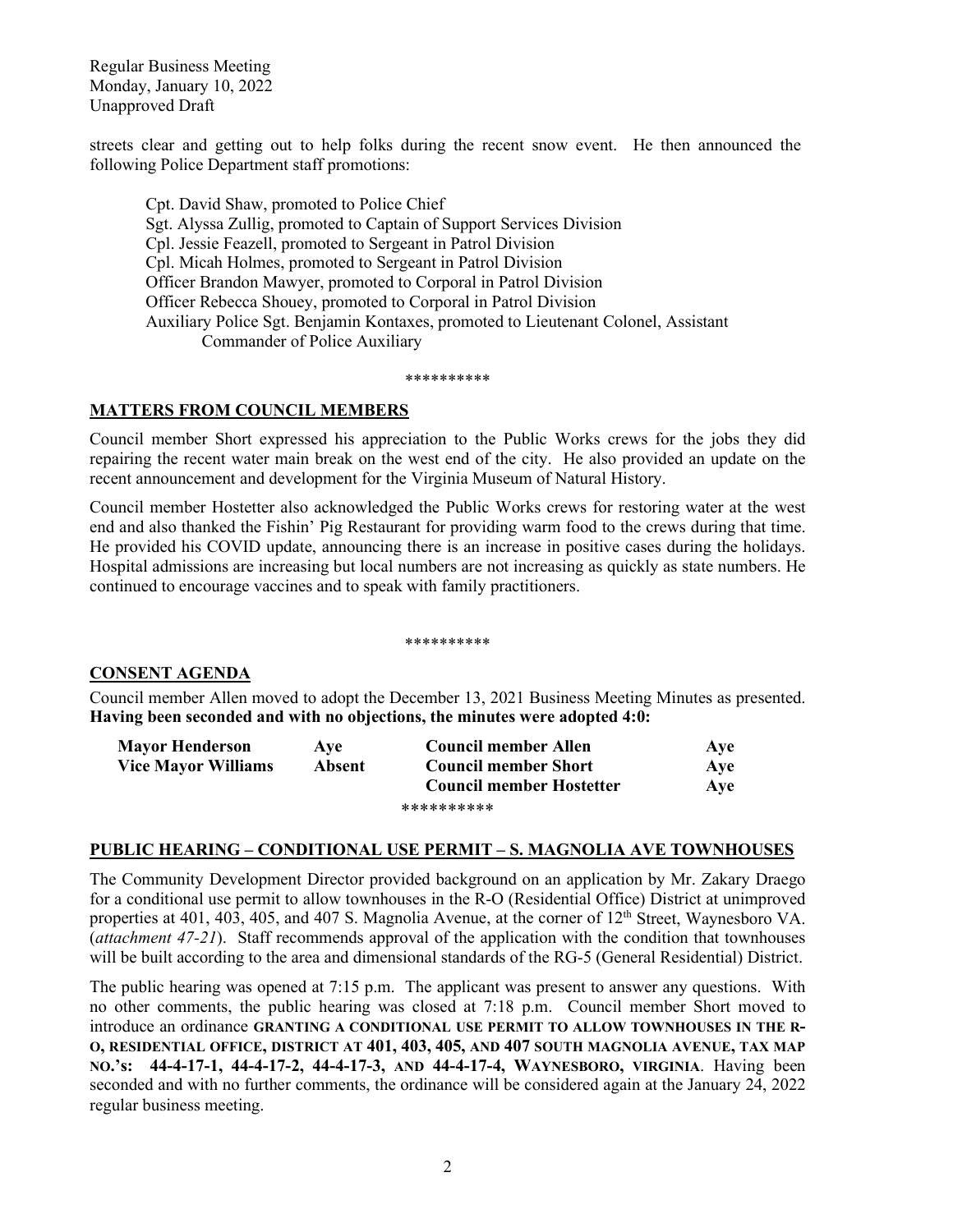\*\*\*\*\*\*\*\*\*\*

# **PUBLIC HEARING – REZONE 1001 SHENANDOAH VILLAGE DRIVE**

The Community Development Director provided background on an application by The Waynesboro Economic Development Department on behalf of Richard T. Spurzem, manager of Waynesboro Village, LLC, and owner of the subject parcel, to rezone a 83.097-acre parcel located at 1001 Shenandoah village Drive from H-B (Highway Business) to L-I (Light Industrial) to improve its marketability (*attachment 47-22*). Staff recommends approval of the application.

Council member Hostetter asked about a buffer with the Coyner Spring Park and was told a planned buffer would try to be provided at both the park and the county boundary. Council member Short asked about industrial traffic impacts on exit 96 versus 94, and Mr. Juday stated the rezoning may actually reduce traffic from the current zoning possibilities.

The public hearing was opened at 7:35 p.m. With no one signed up to speak, the public hearing was closed. Council member Hostetter moved to introduce an ordinance **REZONING 1001 SHENANDOAH VILLAGE DRIVE, TAX MAP NO. 60-1-56, FROM H-B HIGHWAY BUSINESS TO L-I LIGHT INDUSTRIAL**. Having been seconded and with no further discussion, the ordinance will be considered again at the January 24, 2022 regular business meeting.

#### \*\*\*\*\*\*\*\*\*\*

# **PUBLIC HEARING - REZONING – PARCELS AT CORNER OF 11TH STREET AND CHESTNUT AVENUE AND 11TH STREET AND WALNUT AVENUE**

The Community Development Director provided background on an application initiated by the Planning Department to rezone several parcels located at the corners of  $11<sup>th</sup>$  Street and Walnut Avenue and  $11<sup>th</sup>$ Street and Chestnut Avenue from RS-5 (Traditional Residential) to RG-5 (General Residential) (*attachment 47-23*). The subject parcels are located immediately adjacent to several parcels rezoned from RS-5 to RG-5 early in 2021 as part of the rezoning request for 312 and 316 Walnut Avenue and 325 Chestnut Avenue, ZMA 21-006. This rezoning disrupted the continuity of the district, and the Planning Commission voted to direct the Planning Department to initiate a rezoning of the subject parcels from RS-5 to RG-5 to fix these inconsistencies.

The public hearing was opened at 7:40 p.m. With no one signed up to speak, the public hearing was closed. Council member Short asked about the homes that were gerrymandered out of the Historic District being brought back in. Mr. Juday stated he would speak with Council member Short on the matter.

Council member Short moved to introduce an ordinance **REZONING NUMEROUS PROPERTIES LOCATED AT THE CORNERS OF 11TH STREET AND WALNUT AVENUE AND 11TH STREET AND CHESTNUT AVENUE FROM RS-5, TRADITIONAL RESIDENTIAL, TO RG-5, GENERAL RESIDENTIAL**. Having been seconded and with no further discussion, the ordinance will be considered again at the January 24, 2022 regular business meeting.

#### \*\*\*\*\*\*\*\*\*\*

# **PUBLIC HEARING – ZONING CODE AMENDMENT – MX-B DISTRICT**

The Community Development Director provided background on the ordinance that will correct Zoning Ordinance Section 2.4 allowing certain uses in the MX-B (Mixed Business) District by-right, including Brew Pubs, Micro-Breweries, Solar Farm, and light industrial services not listed. It also amends language referring to "service bay doors" to ensure consistency throughout the Zoning Ordinance.

The public hearing was opened at 7:45 p.m. With no one signed up to speak, the public hearing was closed. Council member Hostetter moved to introduce an ordinance **AMENDING CHAPTER 98, ARTICLE 2, SECTION 2.4.4, USE CATEGORIES, OF THE CITY CODE, ZONING ORDINANCE, OF THE CITY OF**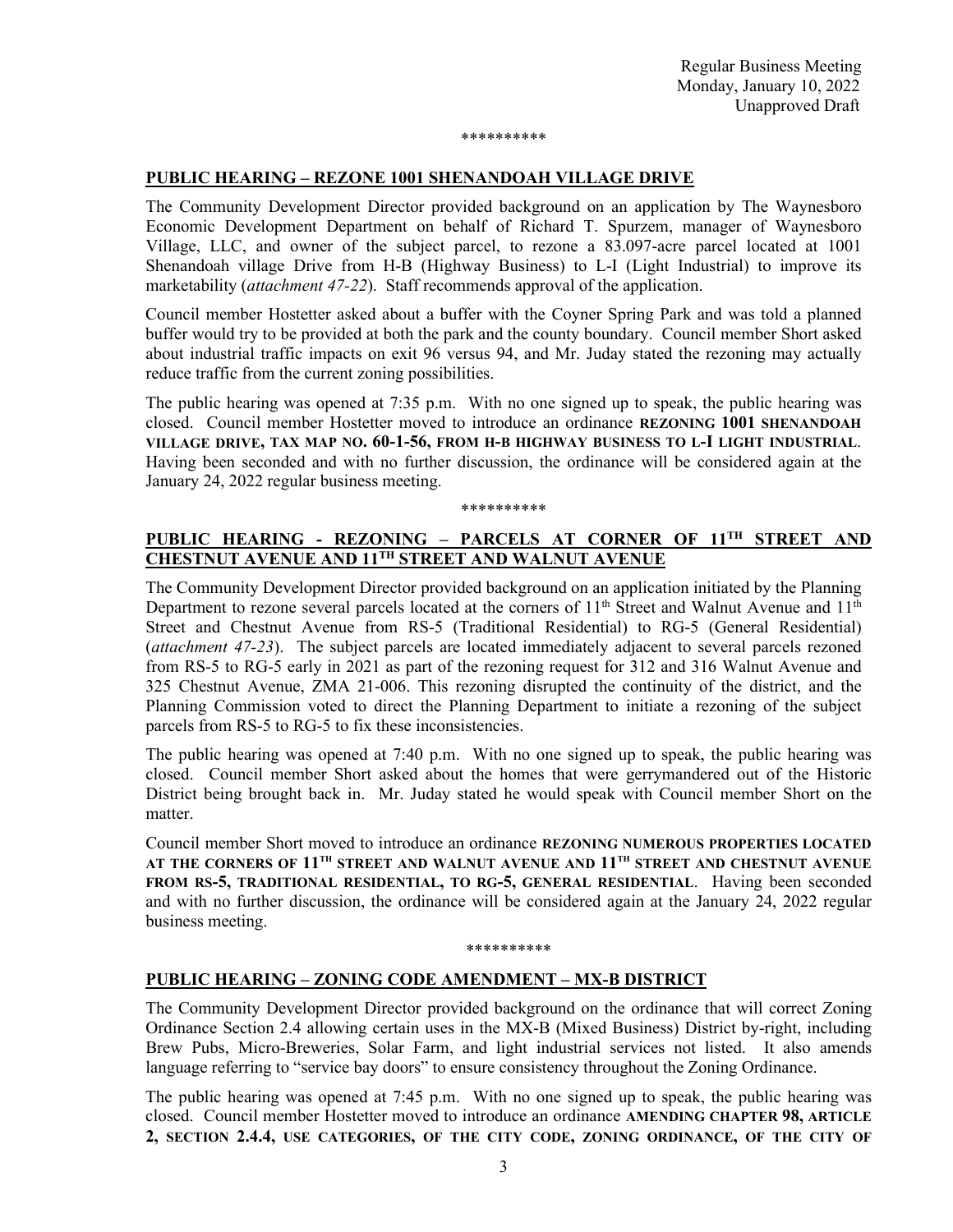Regular Business Meeting Monday, January 10, 2022 Unapproved Draft

**WAYNESBORO, VIRGINIA**. Having been seconded, the ordinance will be considered again at the January 24, 2022 regular business meeting.

#### \*\*\*\*\*\*\*\*\*\*

### **PUBLIC HEARING – ZONING CODE AMENDMENT – SERVICE BAY DOOR LANGUAGE**

This public hearing is to receive public comment regarding an amendment to the Zoning Ordinance Section 4.4.10.A, vehicle Sales and Service, to include all service bay door (openings) shall face away from residential uses and from corridors designated in Section 3.3.2.B.

The public hearing was opened at 7:46 p.m. With no one signed up to speak, the public hearing was closed. Council member Short moved to introduce an ordinance **AMENDING CHAPTER 98, ARTICLE 4, SECTION 4.4.10, VEHICLE SALES AND SERVICES OF THE CITY CODE, ZONING ORDINANCE, OF THE CITY OF WAYNESBORO, VIRGINIA**. Having been seconded and with no further discussion, the ordinance will be considered again at the January 24, 2022 regular business meeting.

### \*\*\*\*\*\*\*\*\*\*

# **RESOLUTION - CONSIDER ADOPTING A RESOLUTION DESIGNATING CITY HOLIDAYS**

Council emphasized the importance of improving employee retention, benefits and compensation. Staff is recommending Council consider adopting a resolution increasing employee holidays from ten (10) holidays to fourteen (14) annually. This would bring the city holiday schedule more in conformity with the state holiday schedule. He emphasized the city is not adopting the state holiday schedule as that can change based on the Governor's direction and those changes would not be inherent in the local holiday schedule. Council member Hostetter confirmed that his relates only to the city holiday schedule and does not impact the school holiday schedule.

**Council member Allen moved to adopt a resolution designating city holidays:**

# **RESOLUTION (R22-01) DESIGNATING CITY HOLIDAYS**

**WHEREAS**, City employees currently enjoy a total of 10 City holidays per year;

**WHEREAS**, the City Council recognizes that the Commonwealth of Virginia and other

localities offer more than 10 holidays per year;

**WHEREAS**, the City Council wishes to provide competitive benefits to City employees;

**WHEREAS**, the City Council wishes to increase the number of holidays for City employees.

# **NOW, THEREFORE, BE IT RESOLVED BY THE CITY COUNCIL OF THE CITY OF**

# **WAYNESBORO, VIRGINIA THAT:**

- 1. Effective January 1, 2022, and in each subsequent year, the following days are designated as legal holidays for the City of Waynesboro, Virginia:
	- 1. January 1 New Year's Day.
	- 2. The third Monday in January Martin Luther King, Jr.
	- 3. The third Monday in February Presidents' Day.
	- 4. The last Monday in May Memorial Day.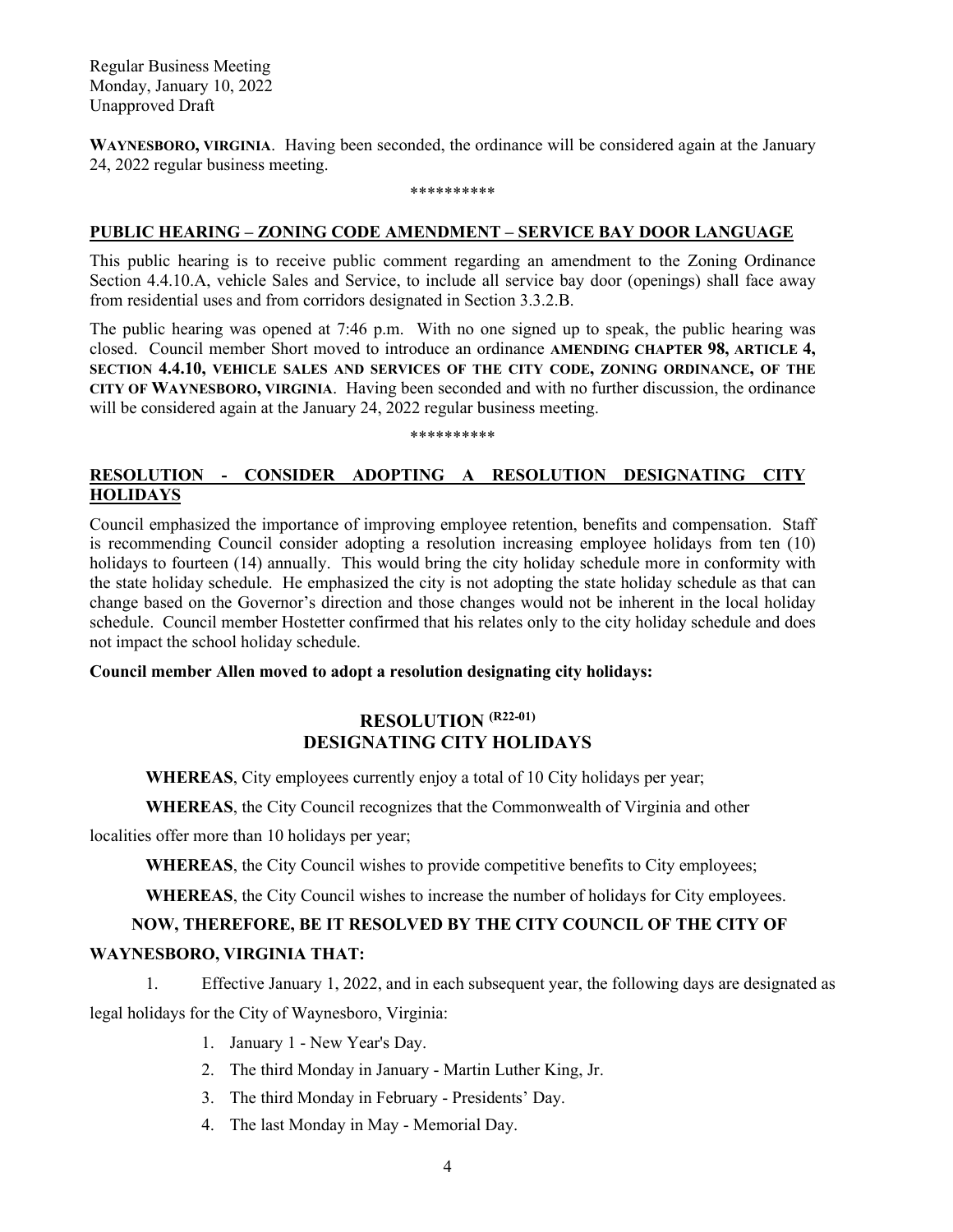On this day all flags, national, state, and local, shall be flown at half-staff or halfmast to honor and acknowledge respect for those who made the supreme sacrifice.

- 5. June 19 Juneteenth.
- 6. July 4 Independence Day.
- 7. The first Monday in September Labor Day.
- 8. The second Monday in October Columbus/Indigenous People Day.
- 9. The Tuesday following the first Monday in November Election Day.
- 10. November 11 Veterans Day.
- 11. The fourth Thursday in November and the Friday next following Thanksgiving Day.
- 12. December 24 Christmas Eve.
- 13. December 25 Christmas Day.

2. Whenever any of such days falls on Saturday, the Friday next preceding such day, or whenever any of such days falls on Sunday, the Monday next following such day, shall be the legal holiday as to the transaction of all business.

3. This resolution shall take effect immediately upon adoption by the City Council.

Resolved this 10<sup>th</sup> day of January 2022.

| Clerk, City Council          | Mayor, City Council          |
|------------------------------|------------------------------|
| City of Waynesboro, Virginia | City of Waynesboro, Virginia |
|                              |                              |

**Having been seconded and with no objections, the resolution was adopted 4:0:**

| <b>Mayor Henderson</b>     | Ave    | <b>Council member Allen</b>     | Aye |
|----------------------------|--------|---------------------------------|-----|
| <b>Vice Mayor Williams</b> | Absent | <b>Council member Short</b>     | Ave |
|                            |        | <b>Council member Hostetter</b> | Ave |

#### \*\*\*\*\*\*\*\*\*\*

### **COMMUNICATION, CORRESPONDENCE, CALENDAR**

**Christmas Tree Disposal**: Christmas trees can be disposed of at the former Advance Parking Lot in downtown Waynesboro for recycling through the month of January, 2022. Curbside pickup will be done but a timeframe will be depending on staffing availability.

**Middle River Regional Jail**: Crowding continues at the Middle River Regional Jail. The City Manager will ask Council to consider adopting a resolution at the next business meeting asking the General Assembly representative that the state take more timely action for their state prisoners.

**Budget Amendment**: At the next business meeting staff will present Council with a budget amendment that will require a public hearing regarding encumbrance rollover, mid-year compensation adjustments for public safety personnel, and two ARPA investments that include premium pay for employees and an Enterprise budget adjustment.

\*\*\*\*\*\*\*\*\*\*

# **CITIZEN COMMENT PERIOD**

With no one signed up to speak, the meeting continued.

\*\*\*\*\*\*\*\*\*\*